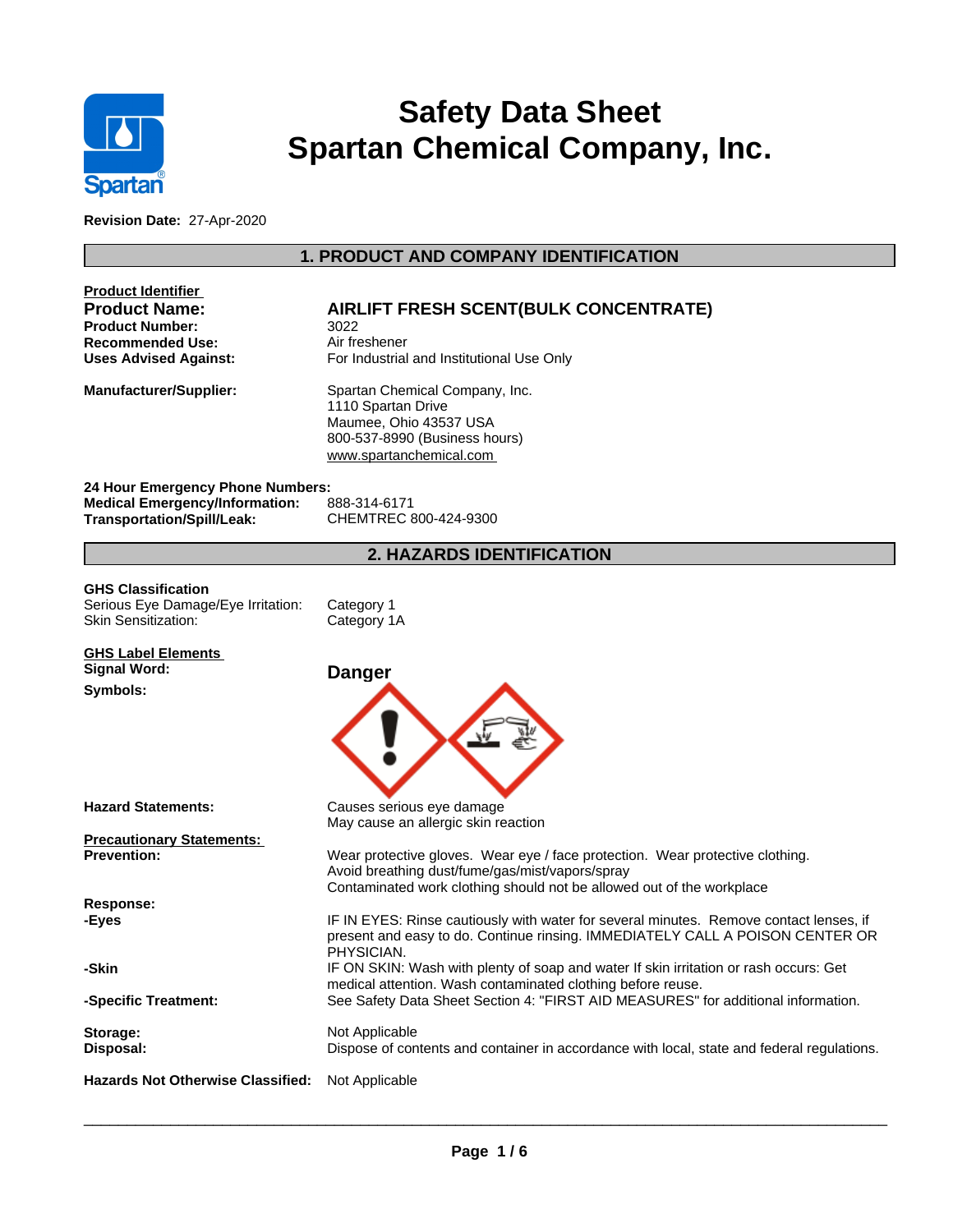- Other Information: May be harmful if swallowed.
	- May cause skin irritation.
	- Inhalation of vapors or mist may cause respiratory irritation.

 $\overline{\phantom{a}}$  ,  $\overline{\phantom{a}}$  ,  $\overline{\phantom{a}}$  ,  $\overline{\phantom{a}}$  ,  $\overline{\phantom{a}}$  ,  $\overline{\phantom{a}}$  ,  $\overline{\phantom{a}}$  ,  $\overline{\phantom{a}}$  ,  $\overline{\phantom{a}}$  ,  $\overline{\phantom{a}}$  ,  $\overline{\phantom{a}}$  ,  $\overline{\phantom{a}}$  ,  $\overline{\phantom{a}}$  ,  $\overline{\phantom{a}}$  ,  $\overline{\phantom{a}}$  ,  $\overline{\phantom{a}}$ 

• Keep out of reach of children.

## **3. COMPOSITION / INFORMATION ON INGREDIENTS**

| <b>Chemical Name</b>                                | <b>CAS No</b>      | Weight-%  |
|-----------------------------------------------------|--------------------|-----------|
| Water                                               | 7732-18-5          | 60-100    |
| C9-11 Pareth-6                                      | 68439-46-3         | $1 - 5$   |
| <b>Isopropyl Alcohol</b>                            | 67-63-0            | $1 - 5$   |
| Fragrance                                           | <b>PROPRIETARY</b> | $1 - 5$   |
| Alkyl C12-16 Dimethylbenzyl Ammonium Chloride       | 68424-85-1         | $0.1 - 1$ |
| 4-Tert-Butylcyclohexyl Acetate                      | 32210-23-4         | $0.1 - 1$ |
| Phenethyl Alcohol                                   | $60 - 12 - 8$      | $0.1 - 1$ |
| Citronellol                                         | 106-22-9           | $0.1 - 1$ |
| Orange Terpenes                                     | 68647-72-3         | $0.1 - 1$ |
| <b>Benzyl Acetate</b>                               | $140 - 11 - 4$     | $0.1 - 1$ |
| Hexamethylindanopyran                               | 1222-05-5          | $0.1 - 1$ |
| 7-Octen-2-ol, 2-Methyl-6-Methylene-, Dihydro Deriv. | 53219-21-9         | $0.1 - 1$ |
| Linalyl Acetate                                     | 115-95-7           | $0.1 - 1$ |
| P-Methyl Acetophenone                               | 122-00-9           | $0.1 - 1$ |
| Amyl Cinnamal                                       | 122-40-7           | $0.1 - 1$ |
| <b>Terpineol Acetate</b>                            | 8007-35-0          | $0.1 - 1$ |
| <b>Benzyl Salicylate</b>                            | 118-58-1           | $0.1 - 1$ |
| Cyclamen Aldehyde                                   | 103-95-7           | $0.1 - 1$ |
| Coumarin                                            | $91 - 64 - 5$      | < 0.1     |
| Terpineol                                           | 98-55-5            | < 0.1     |
| Geraniol                                            | 106-24-1           | < 0.1     |
| P-Cresyl Methylether                                | 104-93-8           | < 0.1     |
| Hydroxycitronellal                                  | 107-75-5           | < 0.1     |
| Acid Blue 1                                         | 129-17-9           | < 0.1     |
|                                                     |                    |           |

Specific chemical identity and/or exact percentage of composition has been withheld as a trade secret.

## **4. FIRST AID MEASURES**

| -Eye Contact:              | Rinse cautiously with water for at least 15 minutes. Remove contact lenses, if present and                                                                                    |
|----------------------------|-------------------------------------------------------------------------------------------------------------------------------------------------------------------------------|
| -Skin Contact:             | easy to do. Continue rinsing. IMMEDIATELY CALL A POISON CENTER OR PHYSICIAN.<br>Wash with plenty of soap and water. If skin irritation or rash occurs: Get medical attention. |
| -Inhalation:               | Wash contaminated clothing before reuse.<br>Remove victim to fresh air and keep at rest in a position comfortable for breathing. Call a                                       |
| -Ingestion:                | poison control center or physician if you feel unwell.<br>Rinse mouth. Do NOT induce vomiting. Never give anything by mouth to an unconscious                                 |
| <b>Note to Physicians:</b> | person. Get medical attention if you feel unwell.<br>Treat symptomatically.                                                                                                   |
|                            |                                                                                                                                                                               |

## **5. FIRE-FIGHTING MEASURES**

| <b>Suitable Extinguishing Media:</b>                                    | Product does not support combustion, Use extinguishing agent suitable for type of<br>surrounding fire                                          |
|-------------------------------------------------------------------------|------------------------------------------------------------------------------------------------------------------------------------------------|
| Specific Hazards Arising from the<br>Chemical:                          | Dried product is capable of burning. Combustion products are toxic.                                                                            |
| <b>Hazardous Combustion Products:</b>                                   | May include Carbon monoxide Carbon dioxide and other toxic gases or vapors.                                                                    |
| <b>Protective Equipment and</b><br><b>Precautions for Firefighters:</b> | Wear MSHA/NIOSH approved self-contained breathing apparatus (SCBA) and full<br>protective gear. Cool fire-exposed containers with water spray. |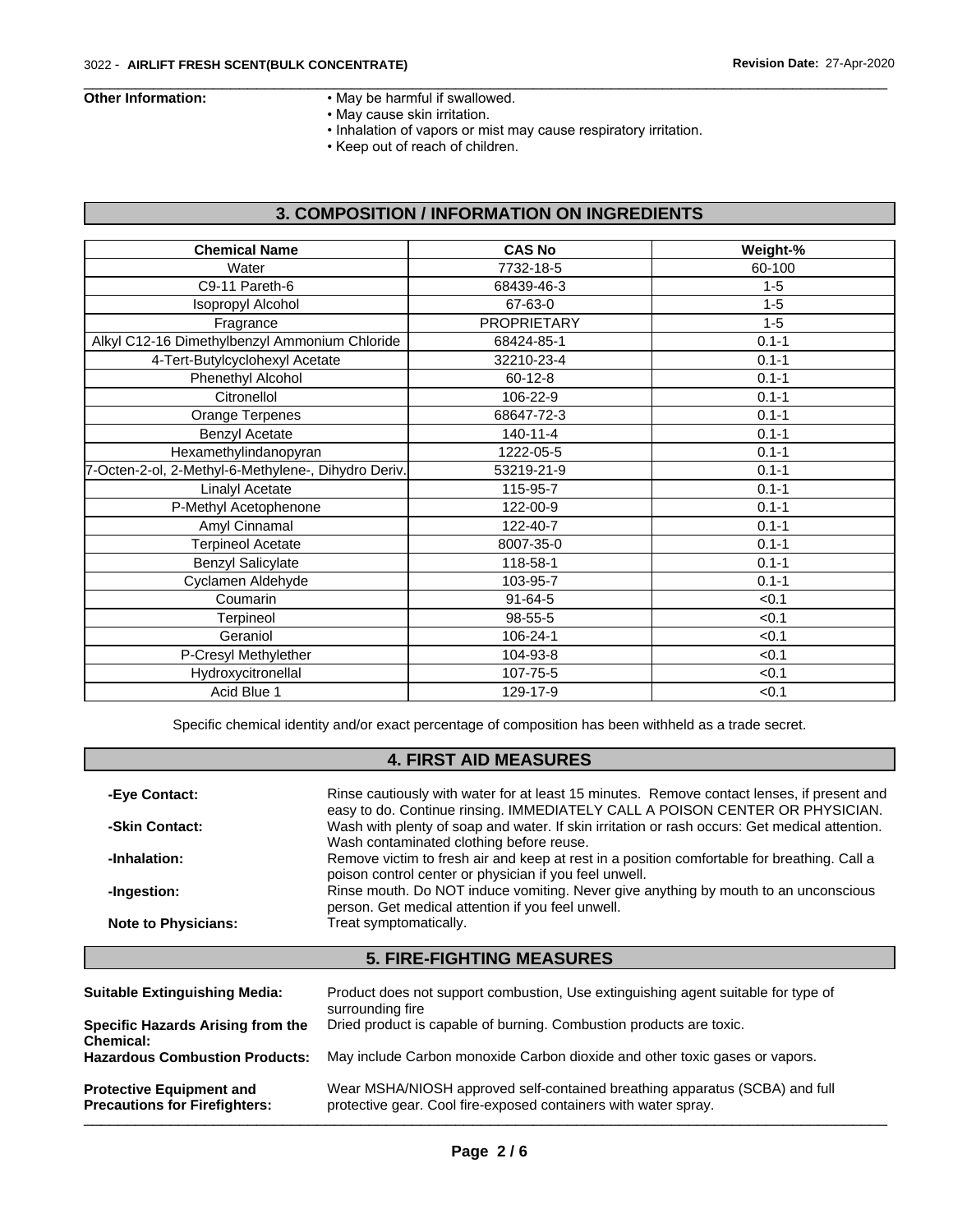## **6. ACCIDENTAL RELEASE MEASURES**

**Personal Precautions:** Avoid contact with skin, eyes or clothing. Use personal protective equipment as required. **Environmental Precautions:** Do not rinse spill onto the ground, into storm sewers or bodies of water. **Methods for Clean-Up:** Prevent further leakage or spillage if safe to do so. Contain and collect spillage with non-combustible absorbent material, (e.g. sand, earth, diatomaceous earth, vermiculite) and place in container for disposal according to local / national regulations (see Section 13).

 $\overline{\phantom{a}}$  ,  $\overline{\phantom{a}}$  ,  $\overline{\phantom{a}}$  ,  $\overline{\phantom{a}}$  ,  $\overline{\phantom{a}}$  ,  $\overline{\phantom{a}}$  ,  $\overline{\phantom{a}}$  ,  $\overline{\phantom{a}}$  ,  $\overline{\phantom{a}}$  ,  $\overline{\phantom{a}}$  ,  $\overline{\phantom{a}}$  ,  $\overline{\phantom{a}}$  ,  $\overline{\phantom{a}}$  ,  $\overline{\phantom{a}}$  ,  $\overline{\phantom{a}}$  ,  $\overline{\phantom{a}}$ 

## **7. HANDLING AND STORAGE**

**Advice on Safe Handling:** Handle in accordance with good industrial hygiene and safety practice. Wash thoroughly after handling. **Storage Conditions:** Keep containers tightly closed in a dry, cool and well-ventilated place. Keep out of the reach

of children. Keep from freezing. **Suggested Shelf Life:** Minimum of 2 years from date of manufacture.

## **8. EXPOSURE CONTROLS / PERSONAL PROTECTION**

#### **Occupational Exposure Limits:**

| <b>Chemical Name</b>                 | <b>ACGIH TLV</b>                                                                                                                                                                                                                                                | <b>OSHA PEL</b>                       | <b>NIOSH</b>                 |
|--------------------------------------|-----------------------------------------------------------------------------------------------------------------------------------------------------------------------------------------------------------------------------------------------------------------|---------------------------------------|------------------------------|
| <b>Isopropyl Alcohol</b>             | STEL: 400 ppm                                                                                                                                                                                                                                                   | TWA: 400 ppm                          | <b>IDLH: 2000 ppm</b>        |
| 67-63-0                              | <b>TWA: 200 ppm</b>                                                                                                                                                                                                                                             | TWA: 980 mg/m $3$                     | TWA: 400 ppm                 |
|                                      |                                                                                                                                                                                                                                                                 | (vacated) TWA: 400 ppm                | TWA: 980 mg/m $3$            |
|                                      |                                                                                                                                                                                                                                                                 | (vacated) TWA: $980 \text{ mg/m}^3$   | STEL: 500 ppm                |
|                                      |                                                                                                                                                                                                                                                                 | (vacated) STEL: 500 ppm               | STEL: 1225 mg/m <sup>3</sup> |
|                                      |                                                                                                                                                                                                                                                                 | (vacated) STEL: $1225 \text{ mg/m}^3$ |                              |
| Benzyl Acetate<br>140-11-4           | TWA: 10 ppm                                                                                                                                                                                                                                                     |                                       |                              |
| <b>Engineering Controls:</b>         | Provide good general ventilation.<br>If work practices generate dust, fumes, gas, vapors or mists which expose workers to<br>chemicals above the occupational exposure limits, local exhaust ventilation or other<br>engineering controls should be considered. |                                       |                              |
| <b>Personal Protective Equipment</b> |                                                                                                                                                                                                                                                                 |                                       |                              |

| Wear splash goggles.                                                                    |
|-----------------------------------------------------------------------------------------|
| Wear rubber or other chemical-resistant gloves.                                         |
| Not required with expected use.                                                         |
| If occupational exposure limits are exceeded or respiratory irritation occurs, use of a |
| NIOSH/MSHA approved respirator suitable for the use-conditions and chemicals in Section |
| 3 should be considered.                                                                 |
| Wash hands and any exposed skin thoroughly after handling.                              |
| See 29 CFR 1910.132-138 for further guidance.                                           |
|                                                                                         |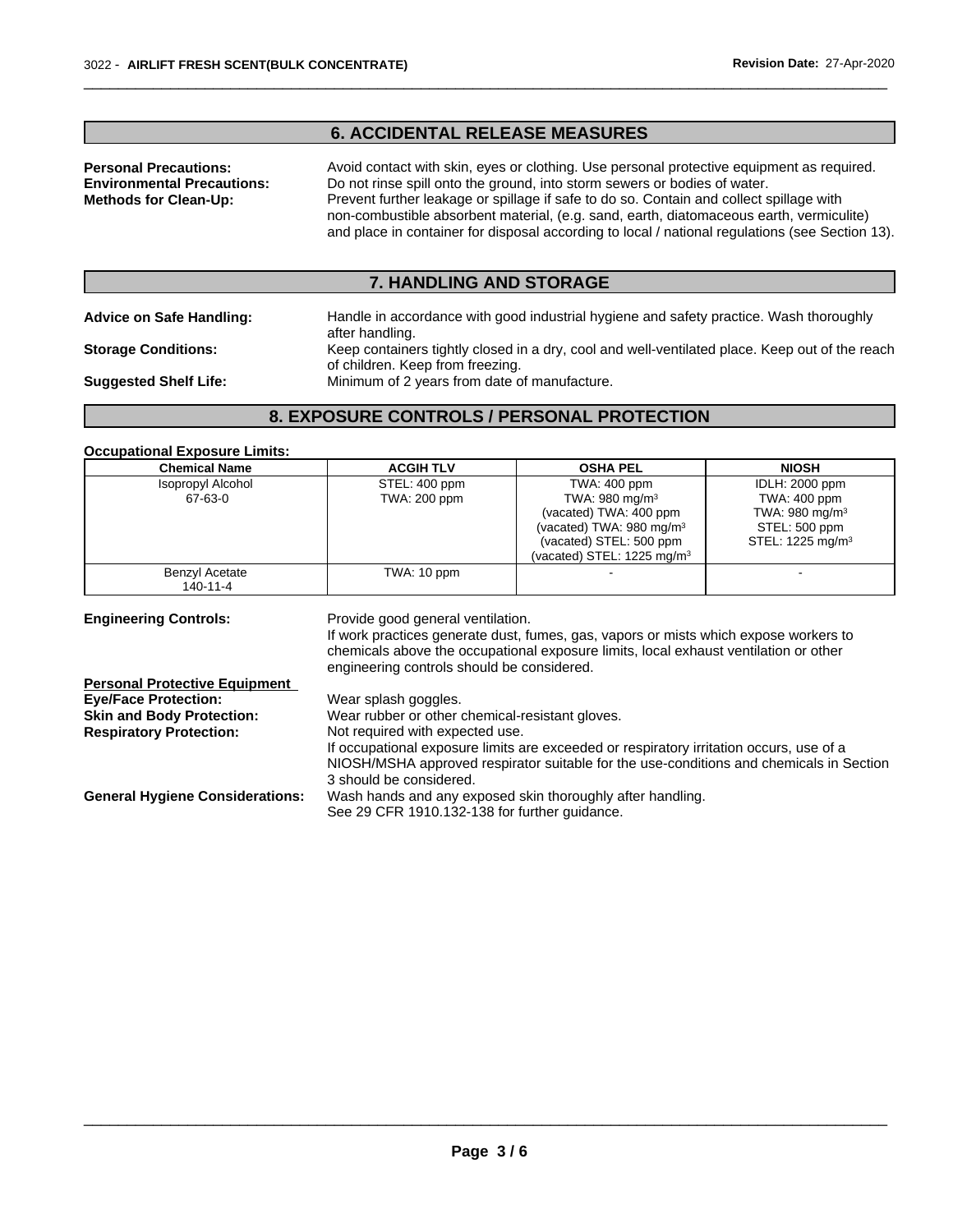## **9. PHYSICAL AND CHEMICAL PROPERTIES**

 $\overline{\phantom{a}}$  ,  $\overline{\phantom{a}}$  ,  $\overline{\phantom{a}}$  ,  $\overline{\phantom{a}}$  ,  $\overline{\phantom{a}}$  ,  $\overline{\phantom{a}}$  ,  $\overline{\phantom{a}}$  ,  $\overline{\phantom{a}}$  ,  $\overline{\phantom{a}}$  ,  $\overline{\phantom{a}}$  ,  $\overline{\phantom{a}}$  ,  $\overline{\phantom{a}}$  ,  $\overline{\phantom{a}}$  ,  $\overline{\phantom{a}}$  ,  $\overline{\phantom{a}}$  ,  $\overline{\phantom{a}}$ 

| Appearance/Physical State:             | Liquid                                  |
|----------------------------------------|-----------------------------------------|
| Color:                                 | <b>Blue</b>                             |
| Odor:                                  | Pleasant                                |
| pH:                                    | $6.0 - 8.0$                             |
| <b>Melting Point / Freezing Point:</b> | No information available.               |
| Boiling Point / Boiling Range:         | l89 °C / 192 °F                         |
| <b>Flash Point:</b>                    | None / Pensky-Martens Closed Cup (PMCC) |
| <b>Evaporation Rate:</b>               | $\leq 1$ (BuAc = 1)                     |
| Flammability (solid, gas)              | No information available.               |
| <b>Upper Flammability Limit:</b>       | <b>No information available.</b>        |
| Lower Flammability Limit:              | <b>No information available.</b>        |
| Vapor Pressure:                        | No information available.               |
| <b>Vapor Density:</b>                  | No information available.               |
| <b>Specific Gravity:</b>               | 1.00                                    |
| Solubility(ies):                       | No information available.               |
| <b>Partition Coefficient:</b>          | No information available.               |
| <b>Autoignition Temperature:</b>       | <b>No information available.</b>        |
| <b>Decomposition Temperature:</b>      | <b>No information available.</b>        |
| Viscosity:                             | <b>No information available.</b>        |

## **10. STABILITY AND REACTIVITY**

| <b>Reactivity:</b>             | This material is considered to be non-reactive under normal conditions of use.              |
|--------------------------------|---------------------------------------------------------------------------------------------|
| <b>Chemical Stability:</b>     | Stable under normal conditions.                                                             |
|                                | Possibility of Hazardous Reactions: Not expected to occur with normal handling and storage. |
| <b>Conditions to Avoid:</b>    | Extremes of temperature and direct sunlight.                                                |
| Incompatible Materials:        | Strong oxidizing agents. Strong acids.                                                      |
| <b>Hazardous Decomposition</b> | May include carbon monoxide, carbon dioxide (CO2) and other toxic gases or vapors.          |
| <b>Products:</b>               |                                                                                             |

## **11. TOXICOLOGICAL INFORMATION**

| <b>Likely Routes of Exposure:</b><br><b>Symptoms of Exposure:</b> | Eyes, Skin, Ingestion, Inhalation.                                                                       |
|-------------------------------------------------------------------|----------------------------------------------------------------------------------------------------------|
| -Eye Contact:                                                     | Pain, redness, swelling of the conjunctiva and tissue damage. Eye contact may cause<br>permanent damage. |
| -Skin Contact:                                                    | Pain, redness and cracking of the skin. May cause sensitization by skin contact                          |
| -Inhalation:                                                      | Nasal discomfort and coughing.                                                                           |
| -Ingestion:                                                       | Pain, nausea, vomiting and diarrhea.                                                                     |
| Immediate, Delayed, Chronic Effects                               |                                                                                                          |
| Product Information:                                              | Data not available or insufficient for classification.                                                   |
| Target Organ Effects:                                             | -Eyes. Respiratory System. - Skin.                                                                       |
| <b>Numerical Measures of Toxicity</b>                             |                                                                                                          |
|                                                                   | The following acute toxicity estimates (ATE) are calculated based on the GHS document.                   |

| ATEmix (oral):                 | 27220 mg/kg |
|--------------------------------|-------------|
| ATEmix (dermal):               | 17737 mg/kg |
| ATEmix (inhalation-dust/mist): | 3304 mg/l   |

### **Component Acute Toxicity Information**

| <b>Chemical Name</b>         | Oral LD50            | Dermal LD50             | <b>Inhalation LC50</b>                |
|------------------------------|----------------------|-------------------------|---------------------------------------|
| Water                        | $> 90$ mL/kg (Rat)   | Not Available           | Not Available                         |
| 7732-18-5                    |                      |                         |                                       |
| C9-11 Pareth-6<br>68439-46-3 | $= 1400$ mg/kg (Rat) | Not Available           | Not Available                         |
| Isopropyl Alcohol<br>67-63-0 | $= 1870$ mg/kg (Rat) | $= 4059$ mg/kg (Rabbit) | $= 72600$ mg/m <sup>3</sup> (Rat) 4 h |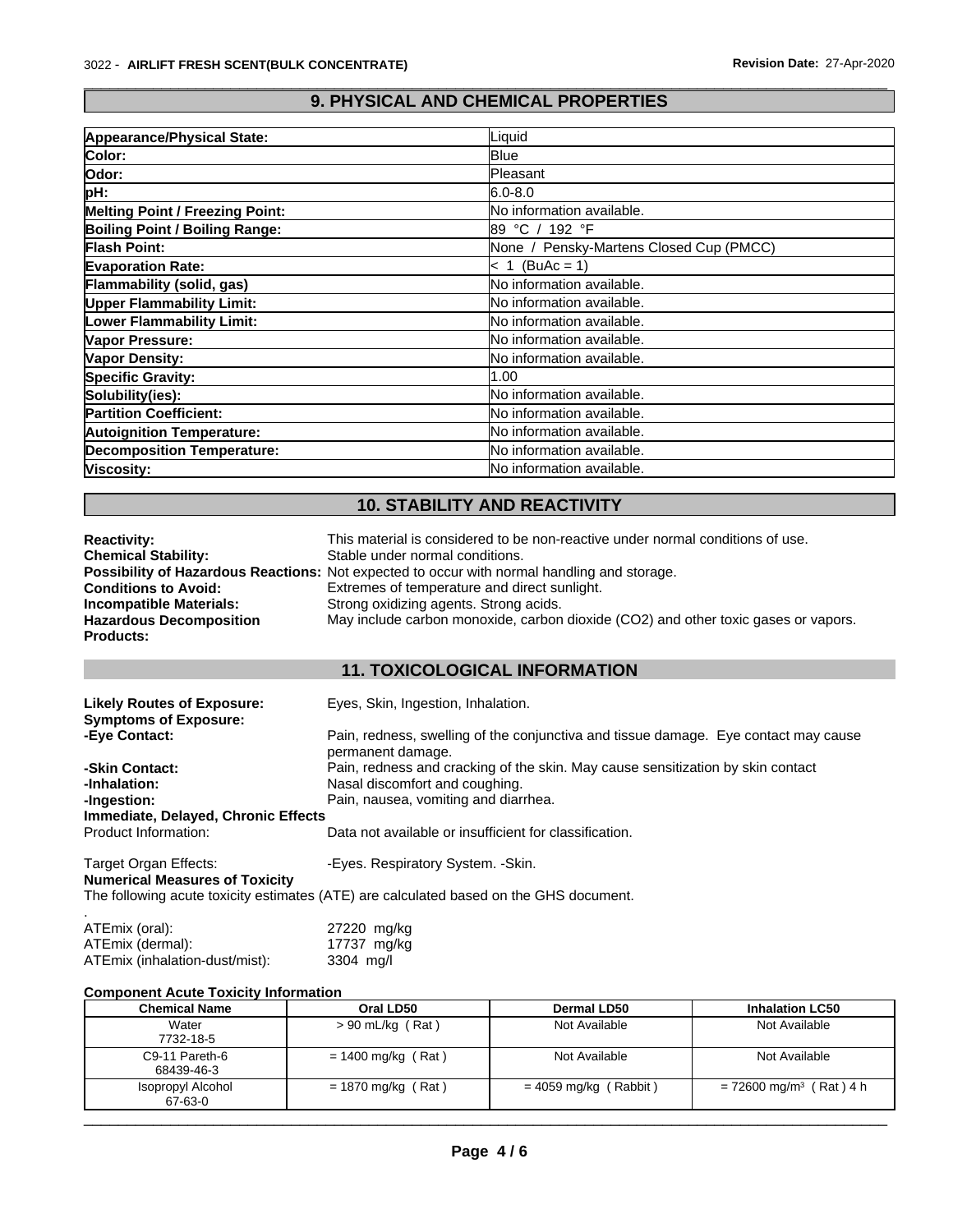#### 3022 - **AIRLIFT FRESH SCENT(BULK CONCENTRATE) Revision Date:** 27-Apr-2020

| Alkyl C12-16 Dimethylbenzyl<br>Ammonium Chloride | $= 426$ mg/kg (Rat)   | Not Available           | Not Available           |
|--------------------------------------------------|-----------------------|-------------------------|-------------------------|
| 68424-85-1                                       |                       |                         |                         |
| 4-Tert-Butylcyclohexyl Acetate<br>32210-23-4     | $= 5$ g/kg (Rat)      | $> 5000$ mg/kg (Rabbit) | Not Available           |
| <b>Phenethyl Alcohol</b><br>$60 - 12 - 8$        | $= 1609$ mg/kg (Rat)  | $= 2535$ mg/kg (Rabbit) | $> 4.63$ mg/L (Rat) 4 h |
| Citronellol<br>106-22-9                          | $=$ 3450 mg/kg (Rat)  | $= 2650$ mg/kg (Rabbit) | Not Available           |
| <b>Benzyl Acetate</b><br>$140 - 11 - 4$          | $= 2490$ mg/kg (Rat)  | > 5000 mg/kg (Rabbit)   | Not Available           |
| Hexamethylindanopyran<br>1222-05-5               | > 3250 mg/kg (Rat)    | > 3250 mg/kg (Rabbit)   | Not Available           |
| Linalyl Acetate<br>115-95-7                      | $= 14550$ mg/kg (Rat) | $> 5000$ mg/kg (Rabbit) | Not Available           |
| P-Methyl Acetophenone<br>122-00-9                | $= 1400$ mg/kg (Rat)  | Not Available           | Not Available           |
| Amyl Cinnamal<br>122-40-7                        | $= 3730$ mg/kg (Rat)  | $>$ 2000 mg/kg (Rabbit) | Not Available           |
| <b>Benzyl Salicylate</b><br>118-58-1             | $= 2227$ mg/kg (Rat)  | > 5000 mg/kg (Rabbit)   | Not Available           |
| Cyclamen Aldehyde<br>103-95-7                    | $= 3810$ mg/kg (Rat)  | Not Available           | Not Available           |
| Coumarin<br>$91 - 64 - 5$                        | > 5000 mg/kg (Rat)    | > 2000 mg/kg (Rat)      | Not Available           |
| Terpineol<br>$98 - 55 - 5$                       | $= 5170$ mg/kg (Rat)  | Not Available           | Not Available           |
| Geraniol<br>106-24-1                             | $=$ 3600 mg/kg (Rat)  | $>$ 5 g/kg (Rabbit)     | Not Available           |
| P-Cresyl Methylether<br>104-93-8                 | $= 1920$ mg/kg (Rat)  | $>$ 5 g/kg (Rabbit)     | $> 6.1$ mg/L (Rat) 4 h  |
| Hydroxycitronellal<br>107-75-5                   | $> 5$ g/kg (Rat)      | Not Available           | Not Available           |

**Carcinogenicity:** The table below indicates whether each agency has listed any ingredient as a carcinogen.

## **12. ECOLOGICAL INFORMATION**

| <b>Ecotoxicity</b><br><b>Chemical Name</b> | <b>Algae/Aquatic Plants</b>                                                                        | Fish                                                                                                                                                                 | <b>Toxicity to</b><br><b>Microorganisms</b> | Crustacea                                    |
|--------------------------------------------|----------------------------------------------------------------------------------------------------|----------------------------------------------------------------------------------------------------------------------------------------------------------------------|---------------------------------------------|----------------------------------------------|
| <b>Isopropyl Alcohol</b><br>67-63-0        | 1000: 96 h Desmodesmus<br>subspicatus mg/L EC50<br>1000: 72 h Desmodesmus<br>subspicatus mg/L EC50 | 9640: 96 h Pimephales<br>promelas mg/L LC50<br>flow-through 11130: 96 h<br>Pimephales promelas mq/L<br>LC50 static 1400000: 96 h<br>Lepomis macrochirus ug/L<br>LC50 | Not Available                               | 13299: 48 h Daphnia magna<br>mg/L EC50       |
| <b>Phenethyl Alcohol</b><br>$60 - 12 - 8$  | 490: 72 h Desmodesmus<br>subspicatus mg/L EC50                                                     | Not Available                                                                                                                                                        | Not Available                               | 287.17: 48 h Daphnia<br>magna mg/L EC50      |
| P-Cresyl Methylether<br>104-93-8           | 320: 72 h Desmodesmus<br>subspicatus mg/L EC50 390:<br>96 h Desmodesmus<br>subspicatus mg/L EC50   | Not Available                                                                                                                                                        | Not Available                               | 44.2: 48 h Daphnia magna<br>Straus mg/L EC50 |

**Persistence and Degradability:** No information available.<br> **Bioaccumulation:** No information available.

No information available.

**Other Adverse Effects:** No information available.

## **13. DISPOSAL CONSIDERATIONS**

**Disposal of Wastes:** Dispose of in accordance with federal, state and local regulations.<br>**Contaminated Packaging:** Dispose of in accordance with federal, state and local regulations. Dispose of in accordance with federal, state and local regulations.